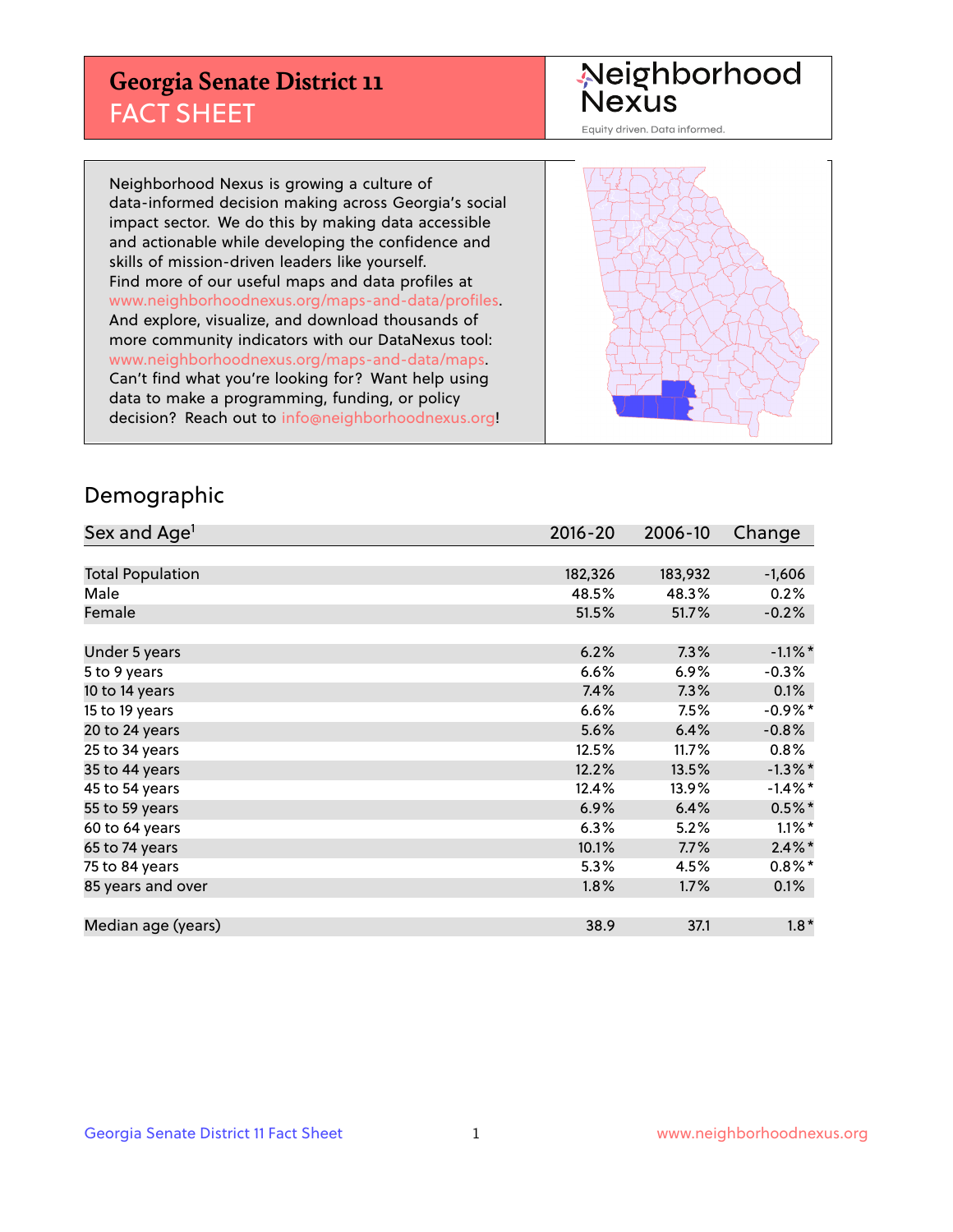## Demographic, continued...

| Race <sup>2</sup>                                            | $2016 - 20$ | 2006-10 | Change     |
|--------------------------------------------------------------|-------------|---------|------------|
| <b>Total population</b>                                      | 182,326     | 183,932 | $-1,606$   |
| One race                                                     | 97.7%       | 99.3%   | $-1.6\%$ * |
| White                                                        | 60.8%       | 61.3%   | $-0.5%$    |
| <b>Black or African American</b>                             | 32.1%       | 32.3%   | $-0.2%$    |
| American Indian and Alaska Native                            | 0.4%        | 0.4%    | 0.0%       |
| Asian                                                        | 0.6%        | 0.5%    | 0.1%       |
| Native Hawaiian and Other Pacific Islander                   | 0.0%        | 0.0%    | 0.0%       |
| Some other race                                              | 3.7%        | 4.8%    | $-1.2%$ *  |
| Two or more races                                            | 2.3%        | 0.7%    | $1.6\%$ *  |
| Race alone or in combination with other race(s) <sup>3</sup> | $2016 - 20$ | 2006-10 | Change     |
| <b>Total population</b>                                      | 182,326     | 183,932 | $-1,606$   |
| White                                                        | 63.0%       | 61.9%   | 1.1%       |
| <b>Black or African American</b>                             | 33.3%       | 32.6%   | 0.7%       |
| American Indian and Alaska Native                            | 1.1%        | 0.8%    | 0.3%       |
| Asian                                                        | 0.9%        | 0.5%    | 0.4%       |
| Native Hawaiian and Other Pacific Islander                   | 0.1%        | 0.0%    | 0.1%       |
| Some other race                                              | 4.2%        | 4.9%    | $-0.6%$    |
| Hispanic or Latino and Race <sup>4</sup>                     | $2016 - 20$ | 2006-10 | Change     |
| <b>Total population</b>                                      | 182,326     | 183,932 | $-1,606$   |
| Hispanic or Latino (of any race)                             | 9.3%        | 7.5%    | $1.9\%$ *  |
| Not Hispanic or Latino                                       | 90.7%       | 92.5%   | $-1.9%$ *  |
| White alone                                                  | 56.6%       | 58.9%   | $-2.3\%$ * |
| <b>Black or African American alone</b>                       | 32.0%       | 32.2%   | $-0.2%$    |
| American Indian and Alaska Native alone                      | 0.2%        | 0.3%    | $-0.1%$    |
| Asian alone                                                  | 0.6%        | 0.5%    | 0.1%       |
| Native Hawaiian and Other Pacific Islander alone             | 0.0%        | 0.0%    | 0.0%       |
| Some other race alone                                        | 0.2%        | 0.1%    | 0.2%       |
| Two or more races                                            | 1.0%        | 0.7%    | 0.4%       |
| U.S. Citizenship Status <sup>5</sup>                         | $2016 - 20$ | 2006-10 | Change     |
|                                                              |             |         |            |
| Foreign-born population                                      | 8,649       | 9,164   | $-515$     |
| Naturalized U.S. citizen                                     | 23.4%       | 18.5%   | 4.8%       |
| Not a U.S. citizen                                           | 76.6%       | 81.5%   | $-4.8%$    |
| Citizen, Voting Age Population <sup>6</sup>                  | $2016 - 20$ | 2006-10 | Change     |
|                                                              |             |         |            |
| Citizen, 18 and over population                              | 131,657     | 129,291 | 2,366      |
| Male                                                         | 47.1%       | 46.7%   | 0.3%       |
| Female                                                       | 52.9%       | 53.3%   | $-0.3%$    |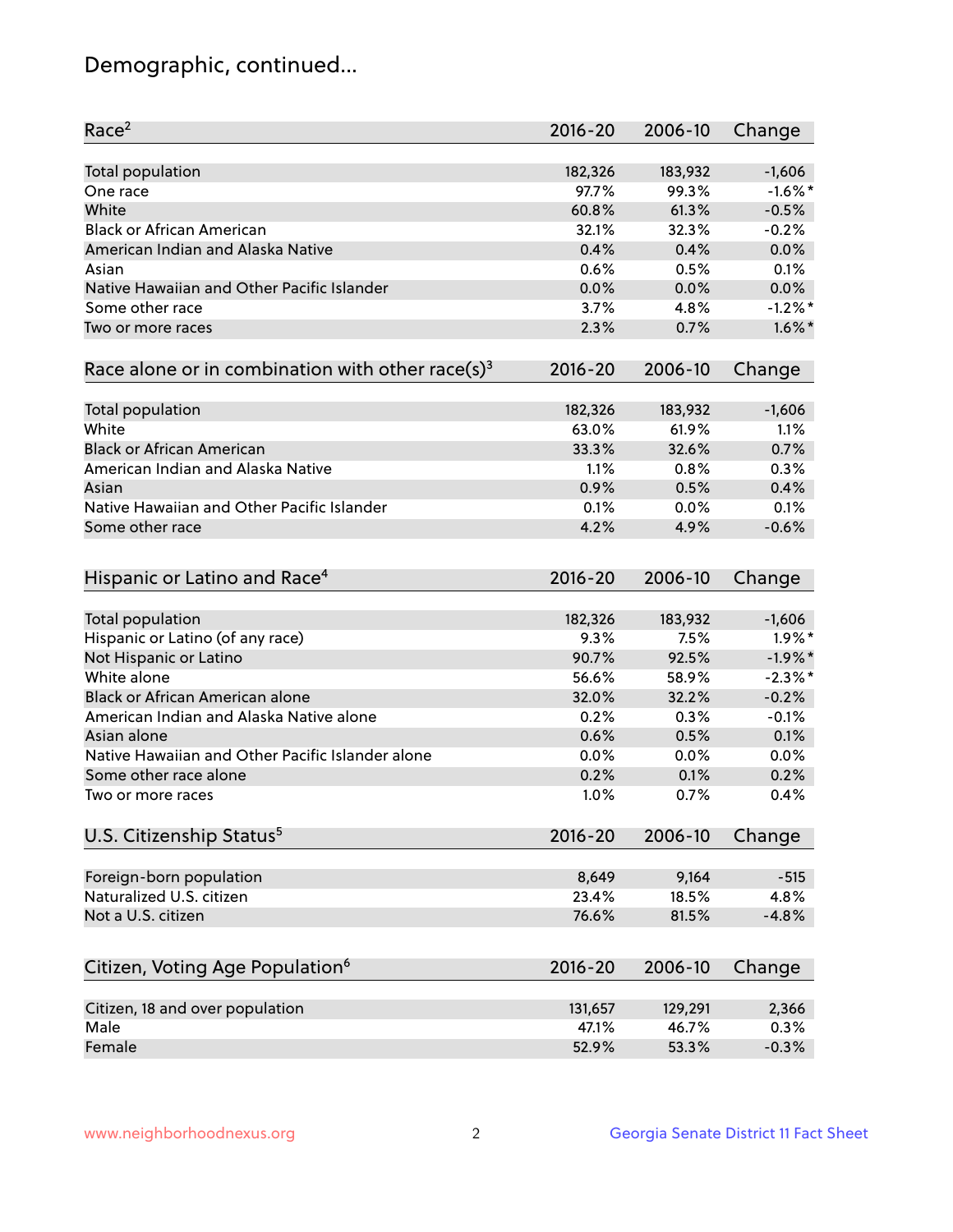#### Economic

| Income <sup>7</sup>                                 | 2016-20 | 2006-10 | Change     |
|-----------------------------------------------------|---------|---------|------------|
|                                                     |         |         |            |
| All households                                      | 68,373  | 68,970  | $-597$     |
| Less than \$10,000                                  | 10.3%   | 13.6%   | $-3.3\%$ * |
| \$10,000 to \$14,999                                | 7.5%    | 7.8%    | $-0.3%$    |
| \$15,000 to \$24,999                                | 13.0%   | 16.5%   | $-3.5%$ *  |
| \$25,000 to \$34,999                                | 12.4%   | 13.3%   | $-0.9%$    |
| \$35,000 to \$49,999                                | 13.8%   | 14.0%   | $-0.2%$    |
| \$50,000 to \$74,999                                | 15.4%   | 16.1%   | $-0.7%$    |
| \$75,000 to \$99,999                                | 10.8%   | 9.2%    | $1.6\%$ *  |
| \$100,000 to \$149,999                              | 10.9%   | 6.1%    | 4.8%*      |
| \$150,000 to \$199,999                              | 3.3%    | 1.6%    | $1.7\%$ *  |
| \$200,000 or more                                   | 2.6%    | 1.7%    | 0.8%       |
| Median household income (dollars)                   | 41,723  | 33,956  | 7,767*     |
| Mean household income (dollars)                     | 60,268  | 48,416  | $11,851*$  |
| With earnings                                       | 70.6%   | 72.5%   | $-1.8\%$ * |
| Mean earnings (dollars)                             | 63,770  | 50,994  | 12,776*    |
| <b>With Social Security</b>                         | 36.5%   | 33.0%   | $3.5%$ *   |
| Mean Social Security income (dollars)               | 17,733  | 13,646  | 4,087*     |
| With retirement income                              | 19.1%   | 14.3%   | 4.8%*      |
| Mean retirement income (dollars)                    | 25,165  | 19,686  | 5,479*     |
| With Supplemental Security Income                   | 7.2%    | 7.0%    | 0.2%       |
| Mean Supplemental Security Income (dollars)         | 9,029   | 7,197   | $1,832*$   |
| With cash public assistance income                  | 1.8%    | 2.5%    | $-0.8%$    |
| Mean cash public assistance income (dollars)        | 1,481   | 2,455   | $-974$     |
| With Food Stamp/SNAP benefits in the past 12 months | 19.9%   | 16.1%   | $3.8\%$ *  |
|                                                     |         |         |            |
| Families                                            | 46,225  | 48,028  | $-1,803*$  |
| Less than \$10,000                                  | 7.6%    | 8.8%    | $-1.3%$    |
| \$10,000 to \$14,999                                | 4.3%    | 5.4%    | $-1.1%$    |
| \$15,000 to \$24,999                                | 10.1%   | 14.6%   | $-4.5%$ *  |
| \$25,000 to \$34,999                                | 11.3%   | 13.1%   | $-1.8\%$ * |
| \$35,000 to \$49,999                                | 13.5%   | 15.4%   | $-1.9\%$ * |
| \$50,000 to \$74,999                                | 18.1%   | 18.5%   | $-0.4%$    |
| \$75,000 to \$99,999                                | 13.0%   | 11.9%   | 1.2%       |
| \$100,000 to \$149,999                              | 14.5%   | 7.9%    | $6.5%$ *   |
| \$150,000 to \$199,999                              | 4.1%    | 2.1%    | $2.0\%$ *  |
| \$200,000 or more                                   | 3.5%    | 2.2%    | 1.3%       |
| Median family income (dollars)                      | 54,148  | 42,507  | $11,641*$  |
| Mean family income (dollars)                        | 71,935  | 56,220  | 15,715*    |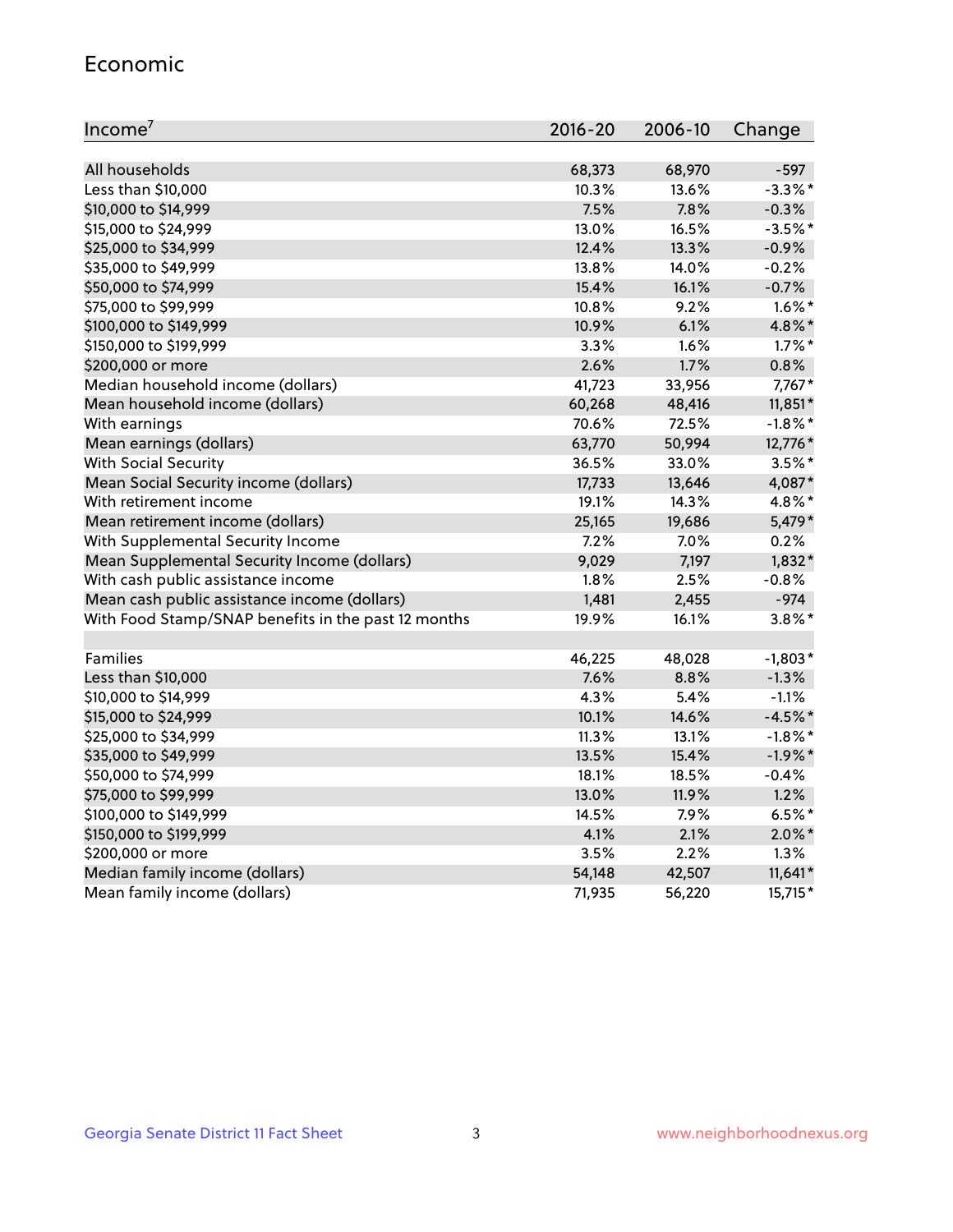## Economic, continued...

| Income, continued <sup>8</sup>                                        | $2016 - 20$ | 2006-10 | Change     |
|-----------------------------------------------------------------------|-------------|---------|------------|
|                                                                       |             |         |            |
| Nonfamily households                                                  | 22,148      | 20,942  | 1,206      |
| Median nonfamily income (dollars)                                     | 22,745      | 18,854  | 3,891*     |
| Mean nonfamily income (dollars)                                       | 32,105      | 28,004  | $4,101*$   |
| Median earnings for workers (dollars)                                 | 30,073      | 23,188  | $6,884*$   |
| Median earnings for male full-time, year-round workers                | 40,351      | 33,711  | $6,640*$   |
| (dollars)                                                             |             |         |            |
| Median earnings for female full-time, year-round workers<br>(dollars) | 33,928      | 26,114  | 7,815*     |
| Per capita income (dollars)                                           | 23,875      | 18,712  | $5,163*$   |
|                                                                       |             |         |            |
| Families and People Below Poverty Level <sup>9</sup>                  | $2016 - 20$ | 2006-10 | Change     |
|                                                                       |             |         |            |
| <b>All families</b>                                                   | 17.3%       | 18.8%   | $-1.5%$    |
| With related children under 18 years                                  | 26.2%       | 27.8%   | $-1.7%$    |
| With related children under 5 years only                              | 31.4%       | 29.3%   | 2.1%       |
| Married couple families                                               | 7.9%        | 9.3%    | $-1.4%$    |
| With related children under 18 years                                  | 10.1%       | 12.6%   | $-2.5%$    |
| With related children under 5 years only                              | 11.0%       | 13.4%   | $-2.5%$    |
| Families with female householder, no husband present                  | 40.0%       | 42.3%   | $-2.3%$    |
| With related children under 18 years                                  | 49.5%       | 50.4%   | $-0.9%$    |
| With related children under 5 years only                              | 67.1%       | 56.9%   | 10.1%      |
| All people                                                            | 21.4%       | 23.2%   | $-1.8%$    |
| Under 18 years                                                        | 30.4%       | 32.0%   | $-1.6%$    |
| Related children under 18 years                                       | 30.2%       | 31.5%   | $-1.3%$    |
| Related children under 5 years                                        | 33.7%       | 36.0%   | $-2.3%$    |
| Related children 5 to 17 years                                        | 29.0%       | 29.7%   | $-0.7%$    |
| 18 years and over                                                     | 18.5%       | 20.0%   | $-1.6%$    |
| 18 to 64 years                                                        | 19.7%       | 20.7%   | $-1.0%$    |
| 65 years and over                                                     | 14.3%       | 17.2%   | $-3.0%$    |
| People in families                                                    | 18.5%       | 20.9%   | $-2.4\%$ * |
| Unrelated individuals 15 years and over                               | 34.7%       | 35.4%   | $-0.7%$    |
|                                                                       |             |         |            |
| Non-Hispanic white people                                             | 13.5%       | 12.2%   | 1.3%       |
| Black or African-American people                                      | 31.1%       | 39.0%   | $-7.9%$ *  |
| Asian people                                                          | 14.5%       | 8.0%    | 6.6%       |
| Hispanic or Latino people                                             | 37.8%       | 41.7%   | $-3.9%$    |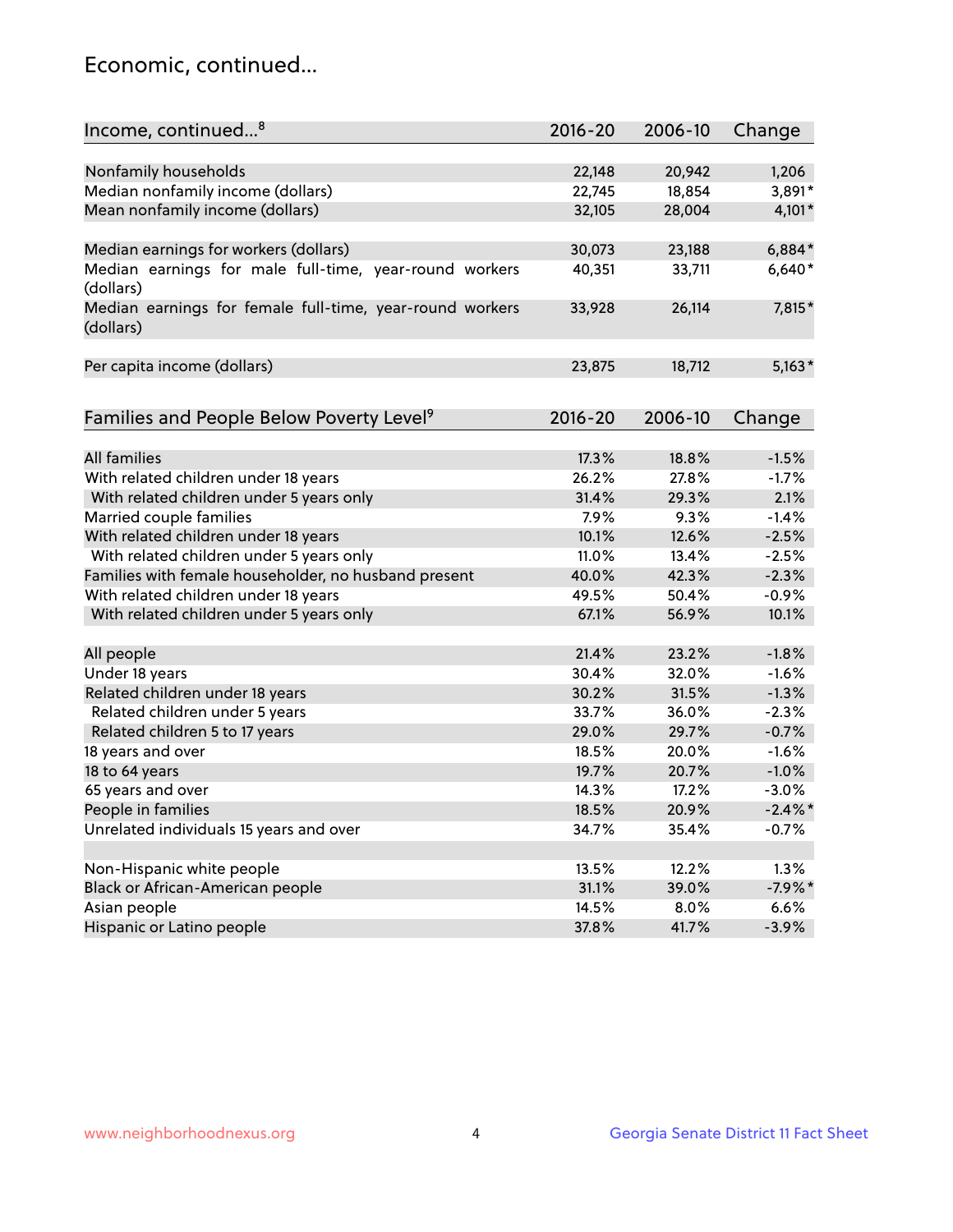## Employment

| Employment Status <sup>10</sup>                                             | $2016 - 20$ | 2006-10 | Change     |
|-----------------------------------------------------------------------------|-------------|---------|------------|
|                                                                             |             |         |            |
| Population 16 years and over                                                | 142,315     | 142,002 | 313        |
| In labor force                                                              | 57.3%       | 58.2%   | $-0.8%$    |
| Civilian labor force                                                        | 57.0%       | 58.1%   | $-1.1%$    |
| Employed                                                                    | 53.6%       | 52.6%   | 0.9%       |
| Unemployed                                                                  | 3.4%        | 5.4%    | $-2.0%$    |
| <b>Armed Forces</b>                                                         | 0.3%        | 0.1%    | 0.2%       |
| Not in labor force                                                          | 42.7%       | 41.8%   | 0.8%       |
|                                                                             |             |         |            |
| Civilian labor force                                                        | 81,087      | 82,459  | $-1,372$   |
| <b>Unemployment Rate</b>                                                    | 6.0%        | 9.3%    | $-3.3%$    |
| Females 16 years and over                                                   | 74,655      | 74,345  | 310        |
| In labor force                                                              | 52.4%       | 53.0%   | $-0.7%$    |
| Civilian labor force                                                        | 52.2%       | 53.0%   | $-0.8%$    |
| Employed                                                                    | 48.6%       | 48.1%   | 0.5%       |
|                                                                             |             |         |            |
| Own children of the householder under 6 years                               | 12,516      | 14,715  | $-2,199*$  |
| All parents in family in labor force                                        | 71.3%       | 65.9%   | 5.4%       |
|                                                                             |             |         |            |
| Own children of the householder 6 to 17 years                               | 27,901      | 28,548  | -647       |
| All parents in family in labor force                                        | 74.3%       | 69.7%   | 4.7%       |
|                                                                             |             |         |            |
| Industry <sup>11</sup>                                                      | $2016 - 20$ | 2006-10 | Change     |
|                                                                             |             |         |            |
| Civilian employed population 16 years and over                              | 76,217      | 74,761  | 1,456      |
| Agriculture, forestry, fishing and hunting, and mining                      | 7.6%        | 5.8%    | $1.8\%$ *  |
| Construction                                                                | 6.8%        | 9.1%    | $-2.3\%$ * |
| Manufacturing                                                               | 10.9%       | 14.2%   | $-3.3\%$ * |
| Wholesale trade                                                             | 2.7%        | 3.9%    | $-1.3%$    |
| Retail trade                                                                | 12.2%       | 12.1%   | 0.1%       |
| Transportation and warehousing, and utilities                               | 5.1%        | 5.0%    | 0.1%       |
| Information                                                                 | 0.7%        | 1.2%    | $-0.5%$    |
| Finance and insurance, and real estate and rental and leasing               | 3.7%        | 4.6%    | $-0.8\%$   |
| Professional, scientific, and management, and administrative                | 6.7%        | 4.9%    | $1.8\%$ *  |
| and waste management services                                               |             |         |            |
| Educational services, and health care and social assistance                 | 24.8%       | 22.9%   | $1.9\%$ *  |
| Arts, entertainment, and recreation, and accommodation and<br>food services | 7.5%        | 6.1%    | $1.4\%$ *  |
| Other services, except public administration                                | 5.8%        | 5.0%    | 0.9%       |
| Public administration                                                       | 5.3%        | 5.3%    | 0.1%       |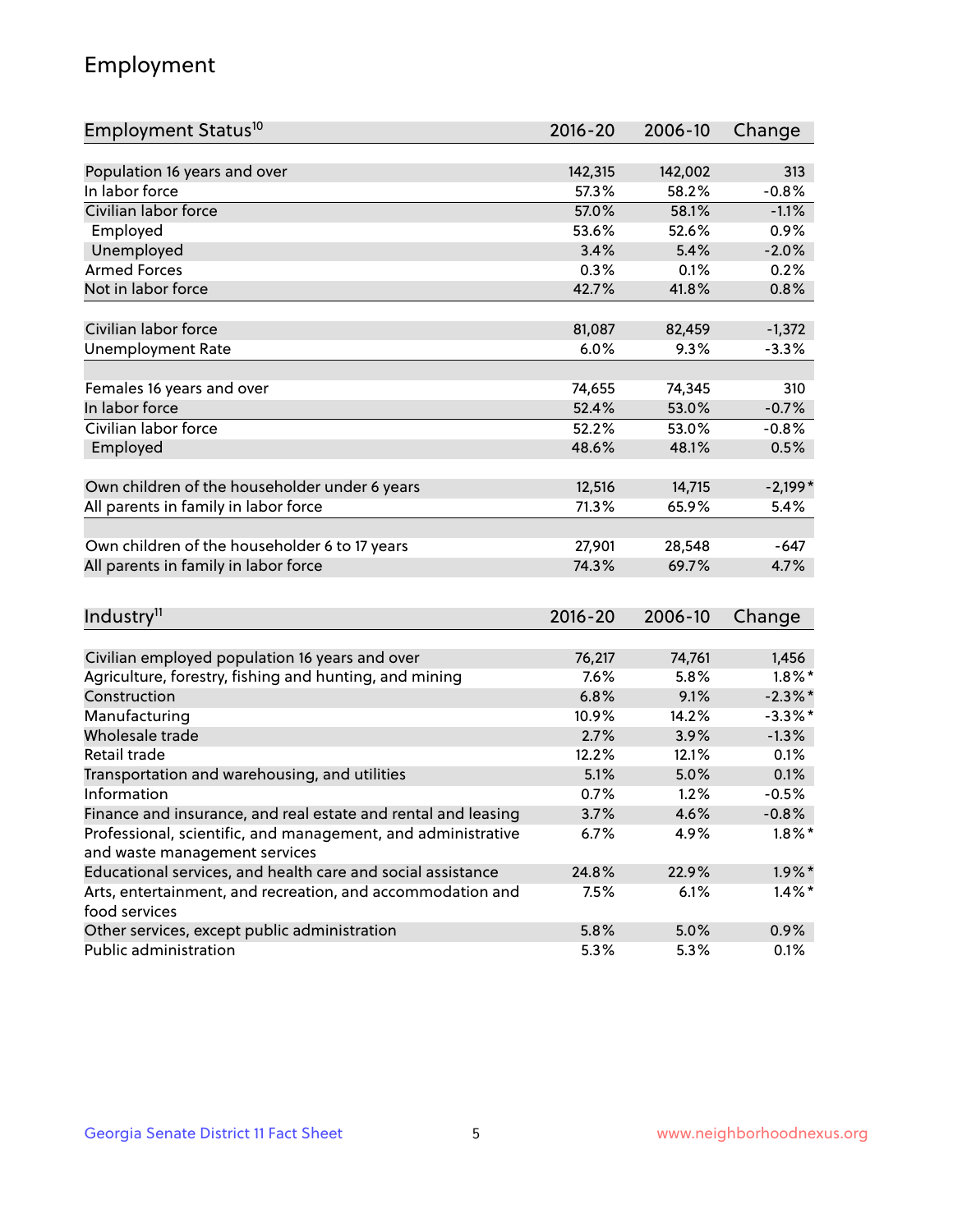## Employment, continued...

| Occupation <sup>12</sup>                                                    | $2016 - 20$ | 2006-10 | Change     |
|-----------------------------------------------------------------------------|-------------|---------|------------|
| Civilian employed population 16 years and over                              | 76,217      | 74,761  |            |
|                                                                             |             | 26.3%   | 1,456      |
| Management, business, science, and arts occupations                         | 29.5%       |         | $3.2\%$ *  |
| Service occupations                                                         | 18.7%       | 16.2%   | $2.5%$ *   |
| Sales and office occupations                                                | 20.0%       | 23.8%   | $-3.8\%$ * |
| Natural<br>and<br>resources,<br>construction,<br>maintenance<br>occupations | 14.3%       | 15.2%   | $-0.9%$    |
| Production, transportation, and material moving occupations                 | 17.5%       | 18.5%   | $-1.0%$    |
| Class of Worker <sup>13</sup>                                               | $2016 - 20$ | 2006-10 | Change     |
|                                                                             |             |         |            |
| Civilian employed population 16 years and over                              | 76,217      | 74,761  | 1,456      |
| Private wage and salary workers                                             | 76.9%       | 74.5%   | 2.4%       |
| Government workers                                                          | 16.5%       | 18.2%   | $-1.8%$    |
| Self-employed in own not incorporated business workers                      | 6.5%        | $7.0\%$ | $-0.5%$    |
| Unpaid family workers                                                       | 0.2%        | 0.4%    | $-0.1%$    |
| Job Flows <sup>14</sup>                                                     | 2019        | 2010    | Change     |
|                                                                             |             |         |            |
| Total Jobs in district                                                      | 58,352      | 59,196  | $-844$     |
| Held by residents of district                                               | 68.1%       | 71.1%   | $-3.1%$    |
| Held by non-residents of district                                           | 31.9%       | 28.9%   | 3.1%       |
| Jobs by Industry Sector <sup>15</sup>                                       | 2019        | 2010    | Change     |
|                                                                             |             |         |            |
| Total Jobs in district                                                      | 58,352      | 59,196  | -844       |
| Goods Producing sectors                                                     | 22.9%       | 24.4%   | $-1.4%$    |
| Trade, Transportation, and Utilities sectors                                | 19.4%       | 17.5%   | 1.9%       |
| All Other Services sectors                                                  | 57.7%       | 58.2%   | $-0.5%$    |
|                                                                             |             |         |            |
| Total Jobs in district held by district residents                           | 39,717      | 42,112  | $-2,395$   |
| <b>Goods Producing sectors</b>                                              | 24.3%       | 25.2%   | $-0.9%$    |
| Trade, Transportation, and Utilities sectors                                | 16.4%       | 14.7%   | 1.7%       |
| All Other Services sectors                                                  | 59.3%       | 60.1%   | $-0.8%$    |
|                                                                             |             |         |            |
| Jobs by Earnings <sup>16</sup>                                              | 2019        | 2010    | Change     |
|                                                                             |             |         |            |
| Total Jobs in district                                                      | 58,352      | 59,196  | $-844$     |
| Jobs with earnings \$1250/month or less                                     | 26.0%       | 30.5%   | $-4.5%$    |
| Jobs with earnings \$1251/month to \$3333/month                             | 41.7%       | 48.1%   | $-6.4%$    |
| Jobs with earnings greater than \$3333/month                                | 32.4%       | 21.4%   | 11.0%      |
| Total Jobs in district held by district residents                           | 39,717      | 42,112  | $-2,395$   |
|                                                                             |             |         |            |
| Jobs with earnings \$1250/month or less                                     | 25.5%       | 29.7%   | $-4.2%$    |
| Jobs with earnings \$1251/month to \$3333/month                             | 42.8%       | 49.1%   | $-6.3%$    |
| Jobs with earnings greater than \$3333/month                                | 31.7%       | 21.2%   | 10.5%      |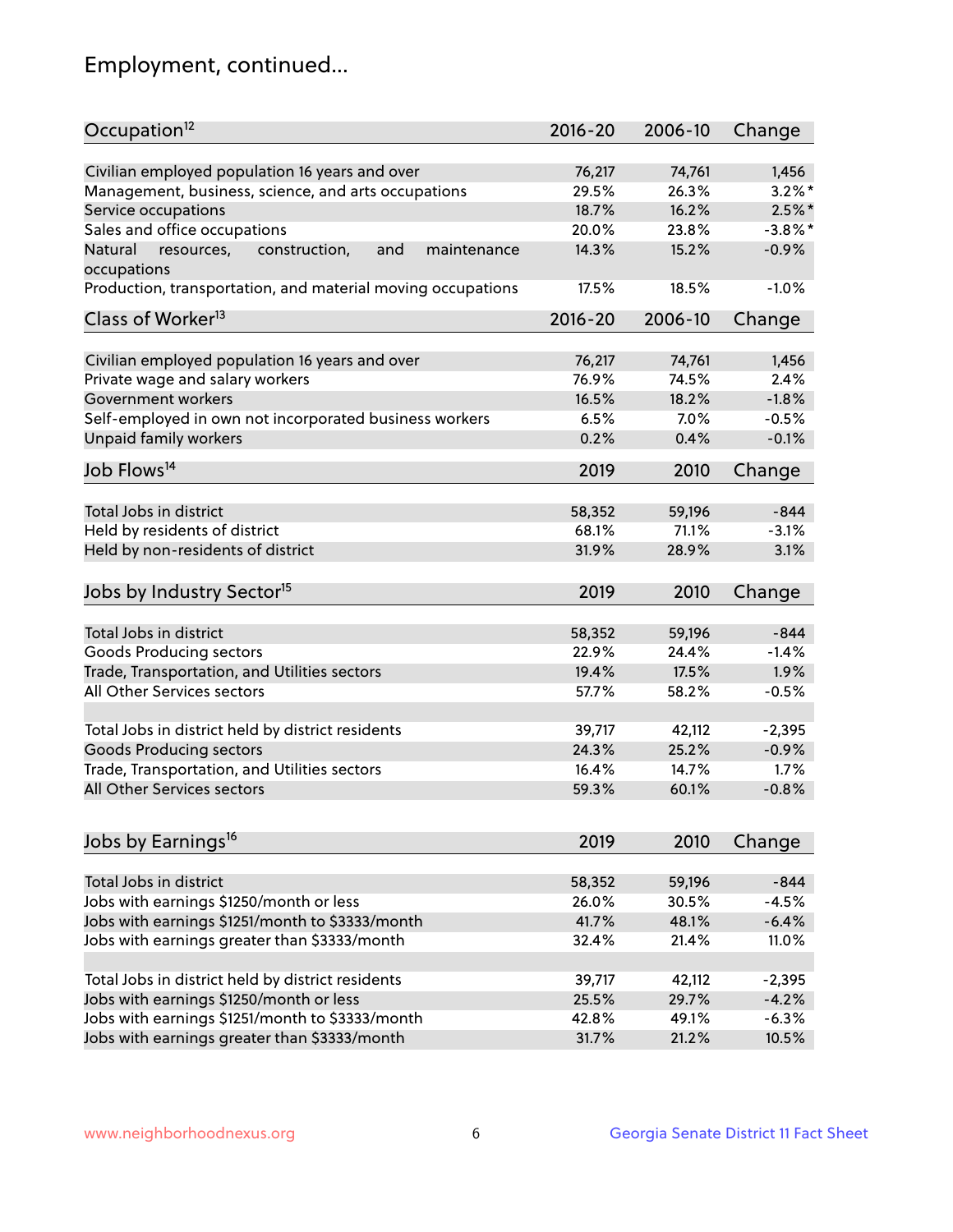## Employment, continued...

| 2019   | 2010   | Change   |
|--------|--------|----------|
|        |        |          |
| 58,352 | 59,196 | $-844$   |
| 21.6%  | 21.9%  | $-0.3%$  |
| 53.6%  | 58.3%  | $-4.8%$  |
| 24.8%  | 19.8%  | 5.1%     |
|        |        |          |
| 39,717 | 42.112 | $-2,395$ |
| 20.6%  | 20.7%  | $-0.0%$  |
| 53.3%  | 58.9%  | $-5.6%$  |
| 26.0%  | 20.4%  | 5.6%     |
|        |        |          |

#### Education

| School Enrollment <sup>18</sup>                | $2016 - 20$ | 2006-10 | Change     |
|------------------------------------------------|-------------|---------|------------|
|                                                |             |         |            |
| Population 3 years and over enrolled in school | 43,662      | 46,556  | $-2,894*$  |
| Nursery school, preschool                      | 6.4%        | $6.9\%$ | $-0.5%$    |
| Kindergarten                                   | 4.8%        | 6.5%    | $-1.8\%$ * |
| Elementary school (grades 1-8)                 | 47.2%       | 45.3%   | 2.0%       |
| High school (grades 9-12)                      | 23.6%       | 22.2%   | 1.4%       |
| College or graduate school                     | 18.1%       | 19.1%   | $-1.0%$    |
| Educational Attainment <sup>19</sup>           | $2016 - 20$ | 2006-10 | Change     |
|                                                |             |         |            |
| Population 25 years and over                   | 123,114     | 118,779 | 4,335*     |
| Less than 9th grade                            | 6.9%        | $8.0\%$ | $-1.1%$    |
| 9th to 12th grade, no diploma                  | 11.7%       | 16.0%   | $-4.3\%$ * |
| High school graduate (includes equivalency)    | 35.3%       | 38.0%   | $-2.7%$ *  |
| Some college, no degree                        | 19.9%       | 18.3%   | $1.6\%$ *  |
| Associate's degree                             | 9.1%        | 6.0%    | $3.1\%$ *  |
| Bachelor's degree                              | 10.2%       | 8.5%    | $1.7\%$ *  |
| Graduate or professional degree                | 6.9%        | 5.1%    | $1.7\%$ *  |
|                                                |             |         |            |
| Percent high school graduate or higher         | 81.4%       | 75.9%   | $5.5\%$ *  |
| Percent bachelor's degree or higher            | 17.1%       | 13.6%   | $3.4\%$ *  |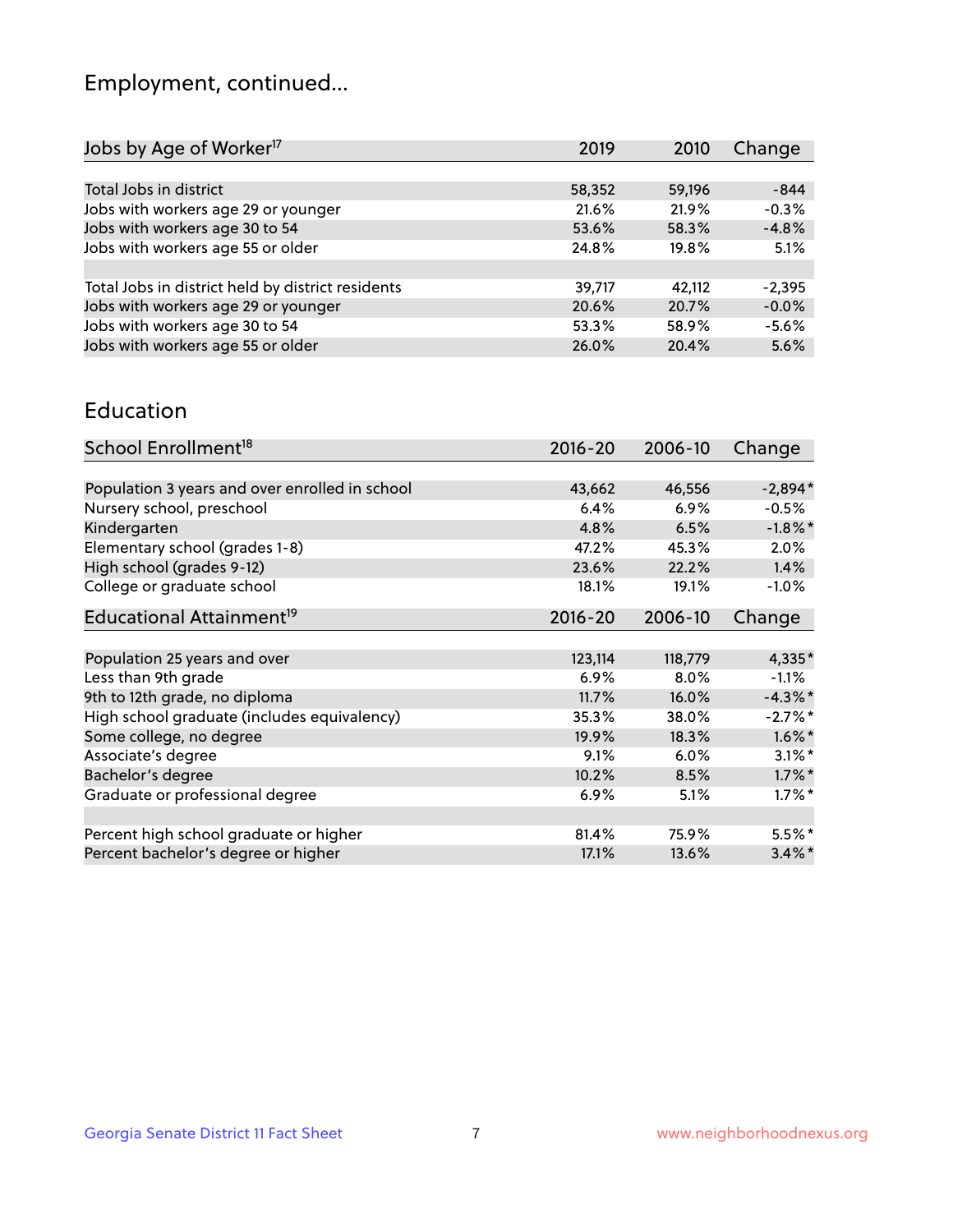## Housing

| Households by Type <sup>20</sup>                     | 2016-20 | 2006-10 | Change     |
|------------------------------------------------------|---------|---------|------------|
|                                                      |         |         |            |
| <b>Total households</b>                              | 68,373  | 68,970  | $-597$     |
| Family households (families)                         | 67.6%   | 69.6%   | $-2.0\%$ * |
| With own children under 18 years                     | 28.4%   | 30.2%   | $-1.9%$    |
| Married-couple family                                | 45.2%   | 47.2%   | $-2.0\%$ * |
| With own children of the householder under 18 years  | 16.3%   | 17.9%   | $-1.6%$ *  |
| Male householder, no wife present, family            | 5.8%    | 5.2%    | 0.7%       |
| With own children of the householder under 18 years  | 2.8%    | 2.5%    | 0.4%       |
| Female householder, no husband present, family       | 16.6%   | 17.3%   | $-0.7%$    |
| With own children of the householder under 18 years  | 9.3%    | 9.9%    | $-0.6%$    |
| Nonfamily households                                 | 32.4%   | 30.4%   | $2.0\%$ *  |
| Householder living alone                             | 27.9%   | 26.9%   | 1.0%       |
| 65 years and over                                    | 12.5%   | 9.9%    | $2.6\%$ *  |
|                                                      |         |         |            |
| Households with one or more people under 18 years    | 33.6%   | 36.0%   | $-2.4\%$ * |
| Households with one or more people 65 years and over | 32.8%   | 25.8%   | $7.0\%$ *  |
|                                                      |         |         |            |
| Average household size                               | 2.62    | 2.61    | 0.01       |
| Average family size                                  | 3.18    | 3.15    | 0.03       |
|                                                      |         |         |            |
| Housing Occupancy <sup>21</sup>                      | 2016-20 | 2006-10 | Change     |
|                                                      |         |         |            |
| Total housing units                                  | 82,719  | 80,680  | $2,039*$   |
| Occupied housing units                               | 82.7%   | 85.5%   | $-2.8\%$ * |
| Vacant housing units                                 | 17.3%   | 14.5%   | $2.8\%$ *  |
|                                                      |         |         |            |
| Homeowner vacancy rate                               | 2.4     | 2.1     | 0.2        |
| Rental vacancy rate                                  | 4.8     | 6.2     | $-1.4$     |
|                                                      |         |         |            |
| Units in Structure <sup>22</sup>                     | 2016-20 | 2006-10 | Change     |
|                                                      |         |         |            |
| Total housing units                                  | 82,719  | 80,680  | $2,039*$   |
| 1-unit, detached                                     | 62.7%   | 62.7%   | $-0.0%$    |
| 1-unit, attached                                     | 1.9%    | 1.4%    | 0.5%       |
| 2 units                                              | 1.9%    | 2.1%    | $-0.2%$    |
| 3 or 4 units                                         | 3.4%    | 2.8%    | 0.6%       |
| 5 to 9 units                                         | 2.6%    | 2.7%    | $-0.1%$    |
| 10 to 19 units                                       | 0.9%    | 0.8%    | 0.1%       |
| 20 or more units                                     | 1.0%    | 0.6%    | 0.4%       |
| Mobile home                                          | 25.5%   | 26.8%   | $-1.3%$    |
| Boat, RV, van, etc.                                  | 0.2%    | 0.1%    | 0.1%       |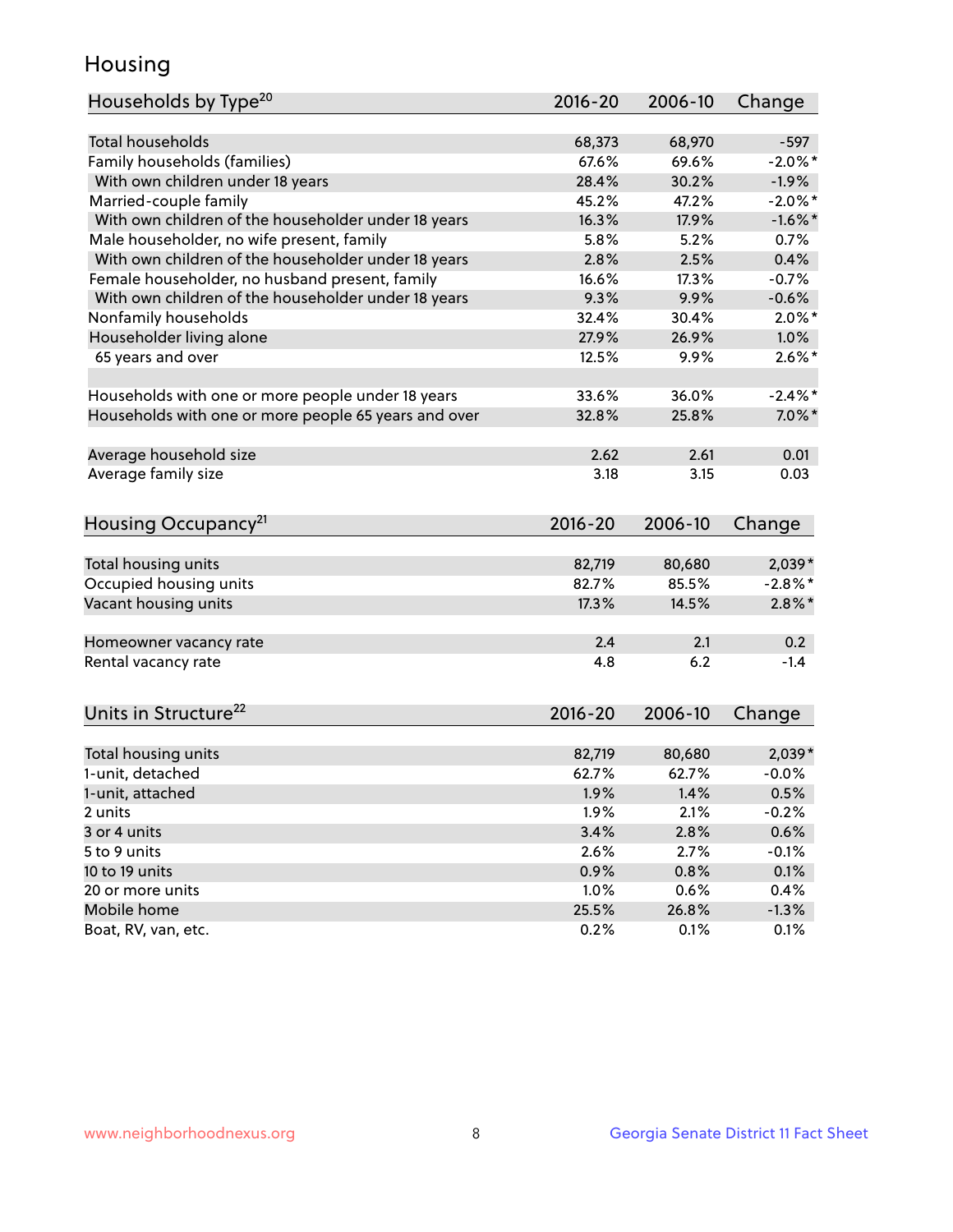## Housing, Continued...

| Year Structure Built <sup>23</sup>             | 2016-20     | 2006-10 | Change     |
|------------------------------------------------|-------------|---------|------------|
| Total housing units                            | 82,719      | 80,680  | $2,039*$   |
| Built 2014 or later                            | 2.6%        | (X)     | (X)        |
| Built 2010 to 2013                             | 2.5%        | (X)     | (X)        |
| Built 2000 to 2009                             | 16.0%       | 11.2%   | 4.7%*      |
| Built 1990 to 1999                             | 20.5%       | 21.6%   | $-1.2%$    |
| Built 1980 to 1989                             | 14.5%       | 16.3%   | $-1.8\%$ * |
| Built 1970 to 1979                             | 15.9%       | 16.8%   | $-0.9%$    |
| Built 1960 to 1969                             | 9.9%        | 10.9%   | $-1.0%$    |
| Built 1950 to 1959                             | 7.2%        | 9.3%    | $-2.2\%$ * |
| Built 1940 to 1949                             | 3.9%        | 4.5%    | $-0.7%$    |
| Built 1939 or earlier                          | 7.0%        | 9.2%    | $-2.2\%$ * |
|                                                |             |         |            |
| Housing Tenure <sup>24</sup>                   | 2016-20     | 2006-10 | Change     |
| Occupied housing units                         | 68,373      | 68,970  | $-597$     |
| Owner-occupied                                 | 63.8%       | 65.7%   | $-1.9%$ *  |
| Renter-occupied                                | 36.2%       | 34.3%   | $1.9\%$ *  |
| Average household size of owner-occupied unit  | 2.58        | 2.59    | $-0.01$    |
| Average household size of renter-occupied unit | 2.69        | 2.65    | 0.04       |
| Residence 1 Year Ago <sup>25</sup>             | 2016-20     | 2006-10 | Change     |
| Population 1 year and over                     | 180,036     | 181,390 | $-1,354$   |
| Same house                                     | 85.3%       | 84.9%   | 0.4%       |
| Different house in the U.S.                    | 14.1%       | 14.7%   | $-0.6%$    |
| Same county                                    | 7.5%        | 8.5%    | $-1.0%$    |
| Different county                               | 6.6%        | 6.2%    | 0.4%       |
| Same state                                     | 4.3%        | 4.3%    | $-0.1%$    |
| Different state                                | 2.3%        | 1.9%    | 0.5%       |
| Abroad                                         | 0.6%        | 0.4%    | 0.2%       |
|                                                |             |         |            |
| Value of Housing Unit <sup>26</sup>            | $2016 - 20$ | 2006-10 | Change     |
| Owner-occupied units                           | 43,629      | 45,318  | $-1,689*$  |
| Less than \$50,000                             | 20.0%       | 23.9%   | $-4.0%$    |
| \$50,000 to \$99,999                           | 25.2%       | 28.9%   | $-3.7\%$ * |
| \$100,000 to \$149,999                         | 17.3%       | 15.3%   | $2.1\%$ *  |
| \$150,000 to \$199,999                         | 15.4%       | 13.5%   | $1.9\%$ *  |
| \$200,000 to \$299,999                         | 12.7%       | 10.1%   | $2.6\%$ *  |
| \$300,000 to \$499,999                         | 6.5%        | 5.7%    | 0.8%       |
| \$500,000 to \$999,999                         | 2.2%        | 1.8%    | 0.5%       |
| \$1,000,000 or more                            | 0.6%        | 0.8%    | $-0.2%$    |
| Median (dollars)                               | 112,476     | 94,531  | 17,946*    |
| Mortgage Status <sup>27</sup>                  | $2016 - 20$ | 2006-10 | Change     |
| Owner-occupied units                           | 43,629      | 45,318  | $-1,689*$  |
| Housing units with a mortgage                  | 48.9%       | 56.9%   | $-8.0\%$ * |
| Housing units without a mortgage               | 51.1%       | 43.1%   | $8.0\%$ *  |
|                                                |             |         |            |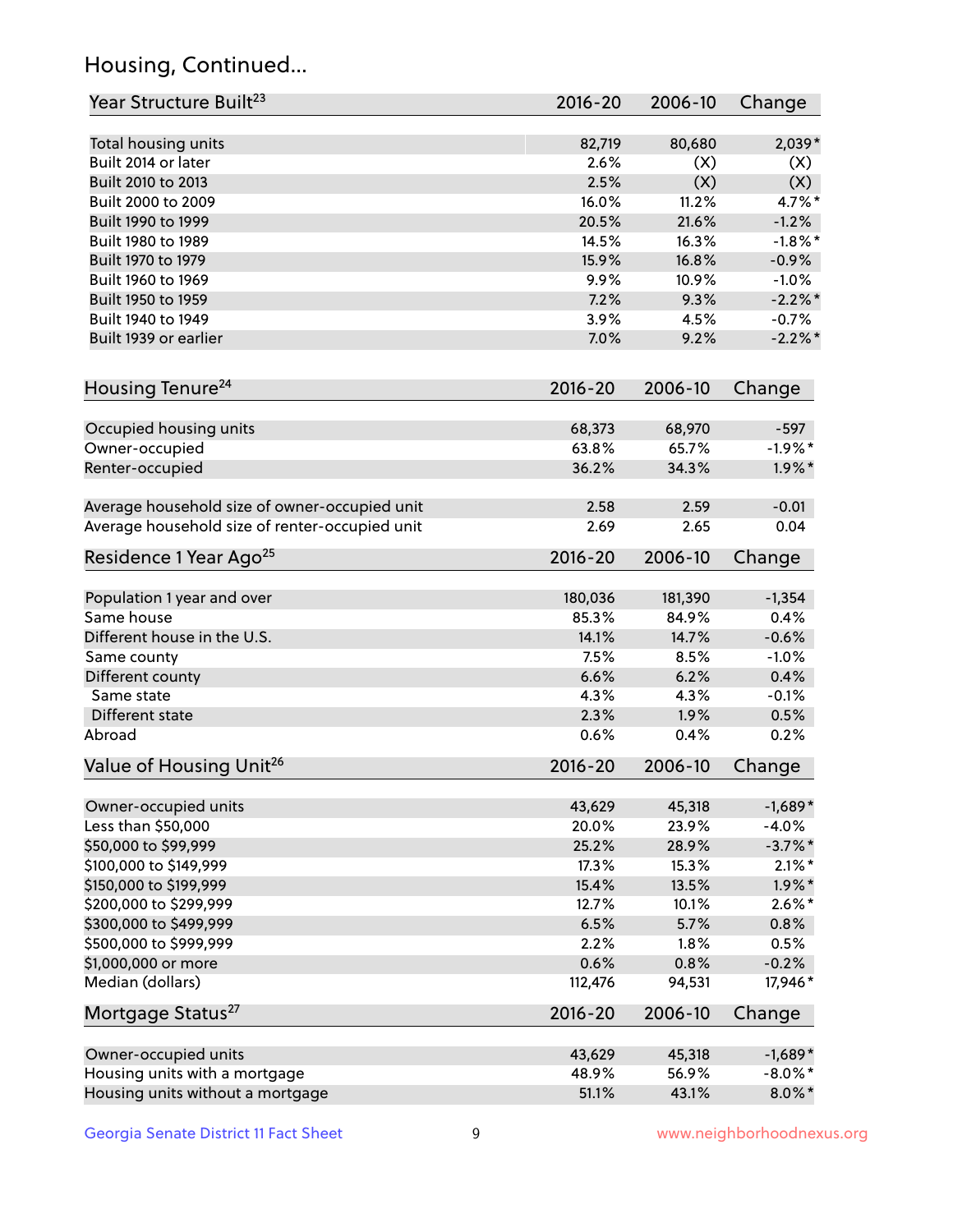## Housing, Continued...

| Selected Monthly Owner Costs <sup>28</sup>                                            | $2016 - 20$ | 2006-10 | Change     |
|---------------------------------------------------------------------------------------|-------------|---------|------------|
| Housing units with a mortgage                                                         | 21,341      | 25,771  | $-4,430*$  |
| Less than \$300                                                                       | 0.1%        | 0.2%    | $-0.1%$    |
| \$300 to \$499                                                                        | 2.4%        | 6.1%    | $-3.7%$    |
| \$500 to \$999                                                                        | 37.3%       | 48.8%   | $-11.5%$ * |
| \$1,000 to \$1,499                                                                    | 34.9%       | 25.6%   | $9.3\%$ *  |
| \$1,500 to \$1,999                                                                    | 15.5%       | 12.7%   | $2.7\%$ *  |
| \$2,000 to \$2,999                                                                    | 7.9%        | 5.1%    | 2.8%       |
| \$3,000 or more                                                                       | 1.9%        | 1.4%    | 0.5%       |
| Median (dollars)                                                                      | 1,130       | 941     | 189*       |
| Housing units without a mortgage                                                      | 22,288      | 19,547  | $2,741*$   |
| Less than \$150                                                                       | 3.3%        | 7.6%    | $-4.3%$    |
| \$150 to \$249                                                                        | 15.5%       | 23.4%   | $-7.8\%$ * |
| \$250 to \$349                                                                        | 22.2%       | 28.1%   | $-5.9\%$ * |
| \$350 to \$499                                                                        | 28.3%       | 24.2%   | $4.1\%$ *  |
| \$500 to \$699                                                                        | 19.6%       | 11.9%   | $7.7\%$ *  |
| \$700 or more                                                                         | 11.1%       | 4.8%    | $6.2\%$ *  |
| Median (dollars)                                                                      | 391         | 317     | $74*$      |
| Selected Monthly Owner Costs as a Percentage of<br>Household Income <sup>29</sup>     | $2016 - 20$ | 2006-10 | Change     |
| Housing units with a mortgage (excluding units where<br>SMOCAPI cannot be computed)   | 21,080      | 25,546  | $-4,466*$  |
| Less than 20.0 percent                                                                | 50.2%       | 40.8%   | $9.4\%$ *  |
| 20.0 to 24.9 percent                                                                  | 14.2%       | 15.4%   | $-1.2%$    |
| 25.0 to 29.9 percent                                                                  | 10.1%       | 9.7%    | 0.4%       |
| 30.0 to 34.9 percent                                                                  | 4.8%        | 7.8%    | $-3.1\%$ * |
| 35.0 percent or more                                                                  | 20.8%       | 26.3%   | $-5.5%$ *  |
| Not computed                                                                          | 261         | 225     | 36         |
| Housing unit without a mortgage (excluding units where<br>SMOCAPI cannot be computed) | 21,923      | 19,223  | 2,700*     |
| Less than 10.0 percent                                                                | 42.7%       | 42.1%   | 0.6%       |
| 10.0 to 14.9 percent                                                                  | 16.3%       | 18.6%   | $-2.3\%$ * |
| 15.0 to 19.9 percent                                                                  | 12.1%       | 11.3%   | 0.8%       |
| 20.0 to 24.9 percent                                                                  | 6.3%        | 7.4%    | $-1.2%$    |
| 25.0 to 29.9 percent                                                                  | 6.7%        | 5.8%    | 0.9%       |
| 30.0 to 34.9 percent                                                                  | 3.4%        | $3.3\%$ | 0.1%       |
| 35.0 percent or more                                                                  | 12.6%       | 11.5%   | 1.1%       |
| Not computed                                                                          | 365         | 324     | 41         |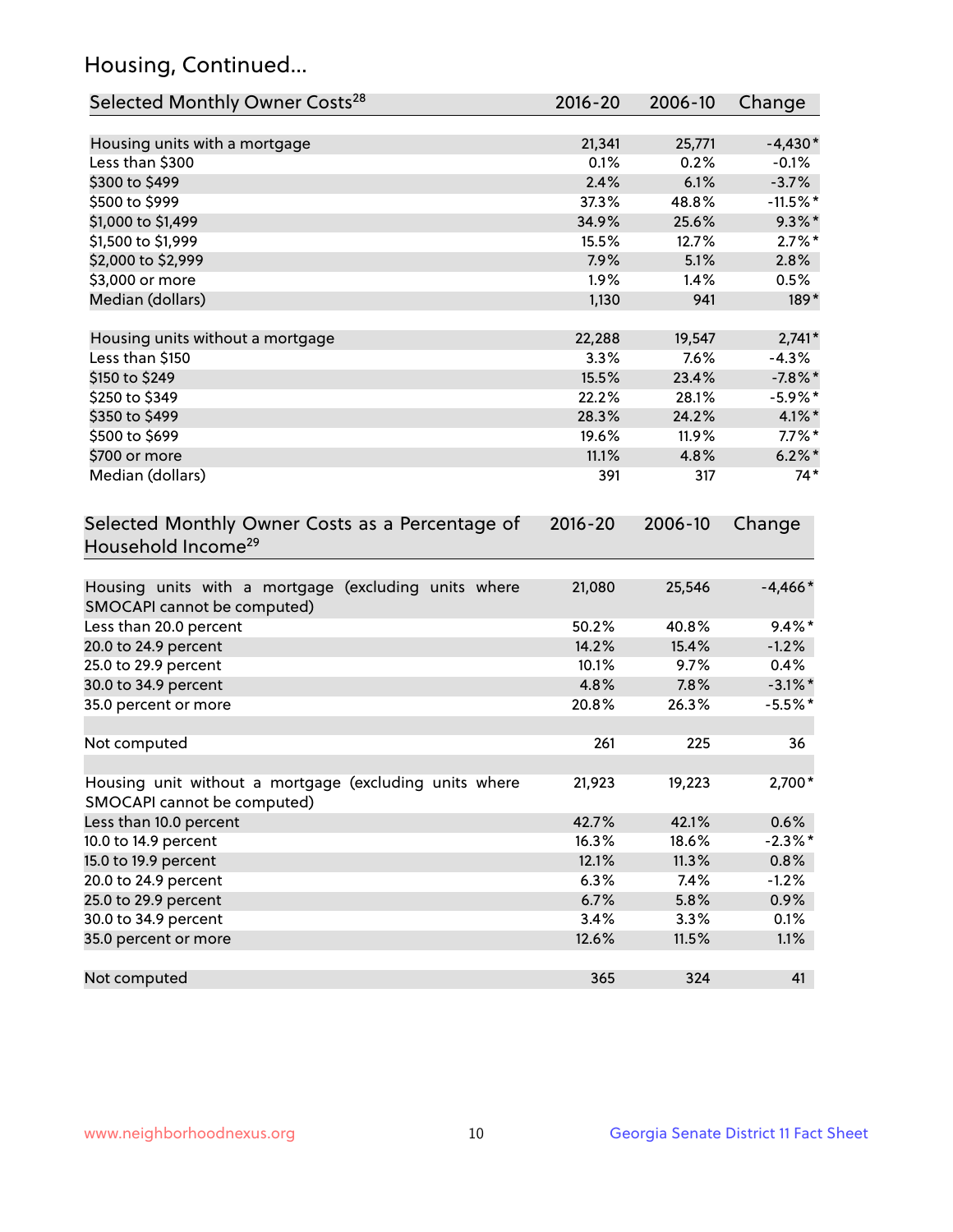## Housing, Continued...

| Gross Rent <sup>30</sup>                                                       | 2016-20 | 2006-10 | Change     |
|--------------------------------------------------------------------------------|---------|---------|------------|
|                                                                                |         |         |            |
| Occupied units paying rent                                                     | 21,119  | 19,844  | $1,275*$   |
| Less than \$200                                                                | 0.8%    | 4.9%    | $-4.1%$    |
| \$200 to \$499                                                                 | 17.1%   | 29.6%   | $-12.5%$ * |
| \$500 to \$749                                                                 | 31.3%   | 40.4%   | $-9.1\%$ * |
| \$750 to \$999                                                                 | 32.5%   | 18.9%   | 13.6%*     |
| \$1,000 to \$1,499                                                             | 16.6%   | 5.4%    | $11.1\%$ * |
| \$1,500 to \$1,999                                                             | 1.4%    | 0.6%    | 0.7%       |
| \$2,000 or more                                                                | 0.4%    | 0.1%    | 0.3%       |
| Median (dollars)                                                               | 754     | 576     | $178*$     |
|                                                                                |         |         |            |
| No rent paid                                                                   | 3,625   | 3,808   | $-183$     |
|                                                                                |         |         |            |
| Gross Rent as a Percentage of Household Income <sup>31</sup>                   | 2016-20 | 2006-10 | Change     |
|                                                                                |         |         |            |
| Occupied units paying rent (excluding units where GRAPI<br>cannot be computed) | 19,819  | 19,107  | 712        |
| Less than 15.0 percent                                                         | 18.3%   | 15.5%   | 2.8%       |
| 15.0 to 19.9 percent                                                           | 11.7%   | 10.5%   | 1.2%       |
| 20.0 to 24.9 percent                                                           | 11.7%   | 11.1%   | 0.5%       |
| 25.0 to 29.9 percent                                                           | 9.7%    | 8.9%    | 0.9%       |
| 30.0 to 34.9 percent                                                           | 7.8%    | 8.6%    | $-0.8%$    |
| 35.0 percent or more                                                           | 40.8%   | 45.4%   | $-4.5\%$ * |

| Not computed | 4.925 | 4,545 | 380 |
|--------------|-------|-------|-----|

## Transportation

| Commuting to Work <sup>32</sup>           | $2016 - 20$ | 2006-10 | Change     |
|-------------------------------------------|-------------|---------|------------|
|                                           |             |         |            |
| Workers 16 years and over                 | 74,907      | 73,497  | 1,410      |
| Car, truck, or van - drove alone          | 80.6%       | 77.0%   | $3.6\%$ *  |
| Car, truck, or van - carpooled            | 13.3%       | 14.4%   | $-1.1%$    |
| Public transportation (excluding taxicab) | $0.6\%$     | 0.6%    | 0.1%       |
| Walked                                    | 1.2%        | 1.4%    | $-0.2%$    |
| Other means                               | $1.6\%$     | 3.7%    | $-2.2\%$ * |
| Worked at home                            | 2.7%        | 3.0%    | $-0.3%$    |
|                                           |             |         |            |
| Mean travel time to work (minutes)        | 22.9        | 22.4    | $0.5*$     |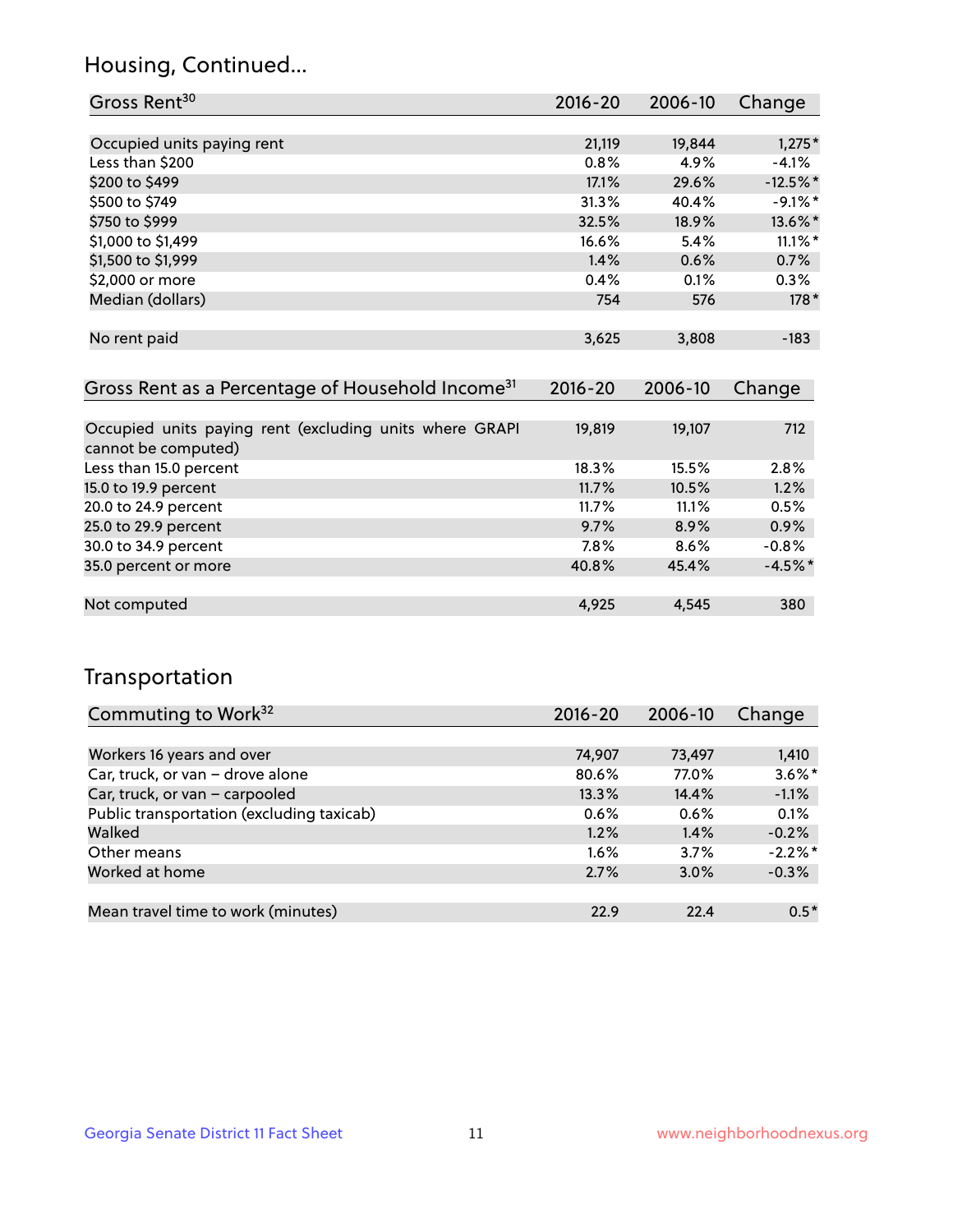## Transportation, Continued...

| Vehicles Available <sup>33</sup> | 2016-20 | 2006-10 | Change    |
|----------------------------------|---------|---------|-----------|
|                                  |         |         |           |
| Occupied housing units           | 68,373  | 68,970  | $-597$    |
| No vehicles available            | 6.8%    | 7.9%    | $-1.1%$   |
| 1 vehicle available              | 33.9%   | 35.0%   | $-1.1%$   |
| 2 vehicles available             | 35.0%   | 36.5%   | $-1.5%$   |
| 3 or more vehicles available     | 24.4%   | 20.7%   | $3.7\%$ * |

#### Health

| Health Insurance coverage <sup>34</sup>                 | 2016-20 |
|---------------------------------------------------------|---------|
|                                                         |         |
| Civilian Noninstitutionalized Population                | 179,367 |
| With health insurance coverage                          | 82.4%   |
| With private health insurance coverage                  | 52.1%   |
| With public health coverage                             | 41.5%   |
| No health insurance coverage                            | 17.6%   |
| Civilian Noninstitutionalized Population Under 19 years | 46,524  |
| No health insurance coverage                            | 9.2%    |
| Civilian Noninstitutionalized Population 19 to 64 years | 102,196 |
| In labor force:                                         | 74,062  |
| Employed:                                               | 69,615  |
| With health insurance coverage                          | 75.7%   |
| With private health insurance coverage                  | 71.1%   |
| With public coverage                                    | 6.7%    |
| No health insurance coverage                            | 24.3%   |
| Unemployed:                                             | 4,447   |
| With health insurance coverage                          | 50.0%   |
| With private health insurance coverage                  | 26.3%   |
| With public coverage                                    | 24.5%   |
| No health insurance coverage                            | 50.0%   |
| Not in labor force:                                     | 28,134  |
| With health insurance coverage                          | 71.8%   |
| With private health insurance coverage                  | 35.3%   |
| With public coverage                                    | 43.7%   |
| No health insurance coverage                            | 28.2%   |